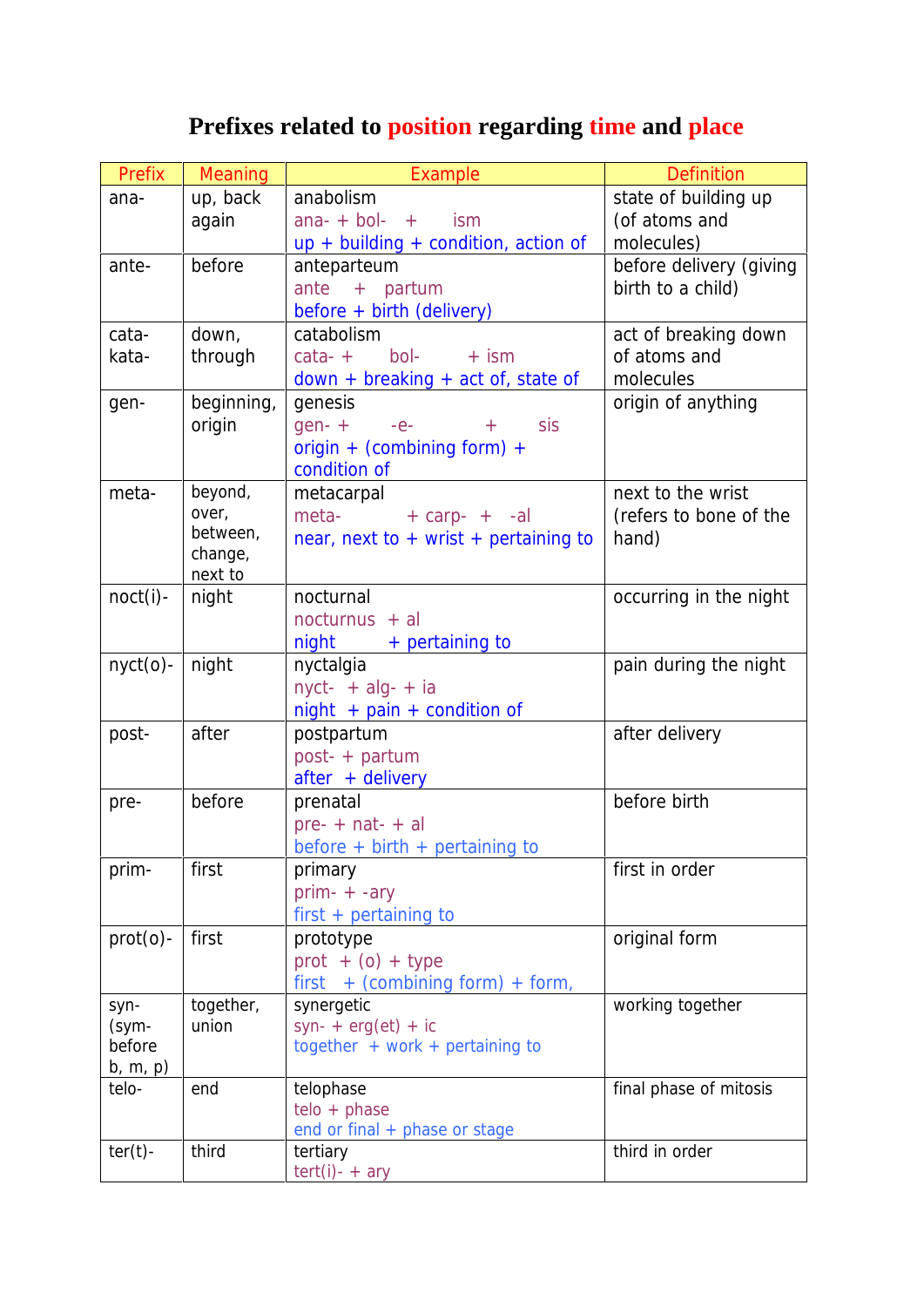|--|--|

|  | Table 2-2: Set 2: Prefixes describing position in relation to other parts |  |
|--|---------------------------------------------------------------------------|--|
|  |                                                                           |  |

| Prefix  | Meaning       | Example                                            | <b>Definition</b>   |
|---------|---------------|----------------------------------------------------|---------------------|
| acro-   | extremity,    | acrocyanosis                                       | bluish color of     |
|         | tip           | $\arccos \theta + \arccos \theta + \arccos \theta$ | hands and feet      |
|         |               | extremity + bluish discoloration +                 |                     |
|         |               | condition of                                       |                     |
| anti-   | against       | antidote                                           | action against a    |
|         |               | $anti- + dote$                                     | poison              |
|         |               | $against + poison$                                 |                     |
| apo-    | separation    | aponia                                             | separation of the   |
|         | <sub>or</sub> | $apo(n) - + ia$                                    | mind, confusion     |
|         | derivation    | deviation from $+$ condition of                    |                     |
|         | from          |                                                    |                     |
| circum- | around        | circumoral                                         | around the mouth    |
|         |               | $circom + or (os) + al$                            |                     |
|         |               | around + mouth + pertaining to                     |                     |
| contra- | opposite,     | contralateral                                      | opposite side       |
|         | against       | contra- + lateral                                  |                     |
|         |               | opposite + side                                    |                     |
| dorso-  | back          | dorsiflexion                                       | bending to the back |
| dorsi-  |               | $dorsi- + flex + ion$                              | of hand, foot, or   |
|         |               | $back + bend + act of$ , state of                  | spine               |
| ecto-   | outside,      | ectopic                                            | not in the intended |
|         | misplaced     | $ecto(p) + ic$                                     | place               |
|         |               | outside + pertaining to                            |                     |
| endo-   | within        | endocardial                                        | within the heart    |
|         |               | $endo- + cardi- + al$                              |                     |
|         |               | within + heart + pertaining to                     |                     |
| epi-    | on, over,     | epigastric                                         | over the stomach    |
|         | upon          | $epi + gastr - + ic$                               |                     |
|         |               | over + stomach + pertaining to                     |                     |
| eso-    | within        | esoteric                                           | hidden within       |
|         |               | $\text{eso-}$ + tropos + ic                        |                     |
|         |               | within $+$ turning $+$ pertaining to               |                     |
| extra-  | outside of,   | extracorporeal                                     | outside the body    |
|         | in addition   | $extra- + corporate + al$                          |                     |
|         | to, beyond    | outside + body + pertaining to                     |                     |
| fore-   | before, in    | forebrain                                          | front part of brain |
|         | front of      | $fore + brain$                                     |                     |
|         |               | front of $+$ brain                                 |                     |
| hyper-  | above,        | hyperactive                                        | excessive activity  |
|         | excessive,    | hyper- $+$ act $+$ ive                             |                     |
|         | beyond        | $excessive + action + performance$                 |                     |
| hypo-   | below,        | hypodermic                                         | under the skin      |
|         |               |                                                    |                     |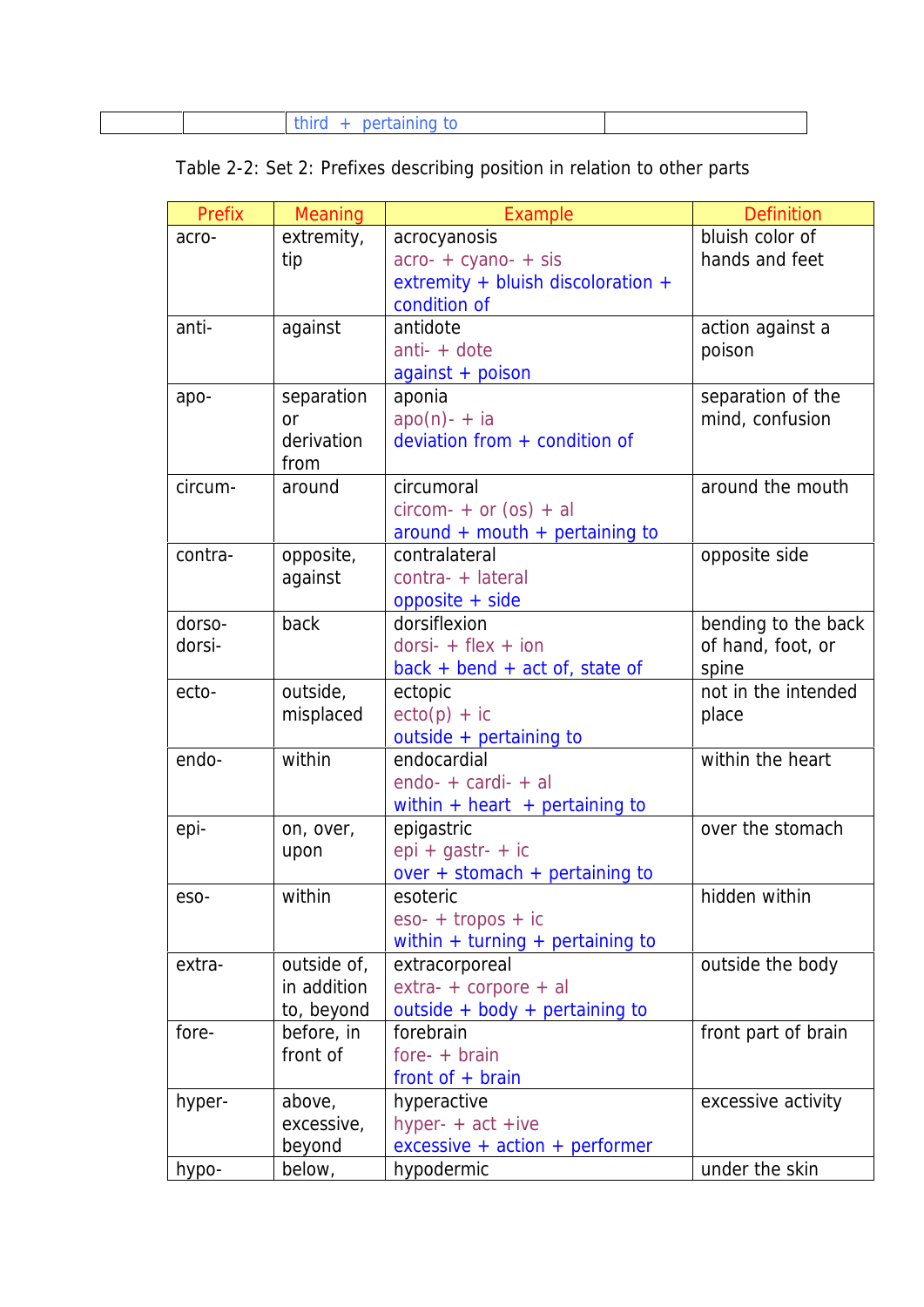|          | under         | hypo- + derm + ic                  |                      |
|----------|---------------|------------------------------------|----------------------|
|          |               | under $+$ skin $+$ pertaining to   |                      |
| infra-   | below         | infracostal                        | below the ribs       |
|          |               | $infra- + cost- + al$              |                      |
|          |               | below $+$ rib $+$ pertaining to    |                      |
| inter-   | between       | intercellular                      | between the cells    |
|          | parts         | $inter- +$ cellul + ar             |                      |
|          |               | between $+$ cell $+$ pertaining to |                      |
| intra-   | whithin a     | intracellular                      | within a cell        |
|          | part          | $intra+$ cellul + ar               |                      |
|          |               | within $+$ cell $+$ pertaining to  |                      |
| juxta-   | near          | juxtaspinal                        | near the spinal      |
|          |               | juxta- + spine + al                | column               |
|          |               | near + spine + pertaining to       |                      |
| medi-    | middle        | medial                             | near the midline of  |
|          |               | $medi- + al$                       | the body             |
|          |               | $middle + pertaining to$           |                      |
| meso-    | middle        | mesoderm                           | middle layer of skin |
|          |               | meso- + derm                       |                      |
|          |               | $middle + skin$                    |                      |
| ob-      | against       | obstruction                        | blocking of a        |
|          |               | $ob- + struct + ion$               | structure            |
|          |               | against + blocking + state of, act |                      |
|          |               | <b>of</b>                          |                      |
| para-    | beside,       | paraspinal                         | beside the spine     |
|          | beyond        | para- + spine + al                 |                      |
|          |               | beside $+$ spine $+$ pertaining to |                      |
| peri-    | around        | perinatal                          | around the time of   |
|          |               | peri- $+$ nat $+$ al               | birth                |
|          |               | around + birth + pertaining to     |                      |
| pro-     | for, in front | prophylaxis                        | guard against,       |
|          | of, before    | $pro- + phylax + is$               | prevent              |
|          |               | before + prevent + condition of    |                      |
| schitso- | split,        | schitsothorax                      | splitting of thorax  |
|          | devide        | schitso- + thorax                  |                      |
|          |               | split + chest                      |                      |
| schizo-  | split,        | schizonychia                       | splitting nails      |
|          | divided       | schizo- + nych- +ia                |                      |
|          |               | $devided + nail + condition of$    |                      |
| sub-     | beneath       | subcostal                          | beneath the ribs     |
|          |               | $sub- + cost + al$                 |                      |
|          |               | under $+$ rib $+$ pertaining to    |                      |
| super-   | excessive,    | superciliary                       | hairs above the      |
|          | above         | super- $+$ cili- $+$ ary           | eyes                 |
|          |               | above $+$ hair $+$ pertaioning to  |                      |
| supra-   | above,        | suprapubic                         | above the pubic      |
|          | over          | $supra- + pub + ic$                | bone                 |
|          |               |                                    |                      |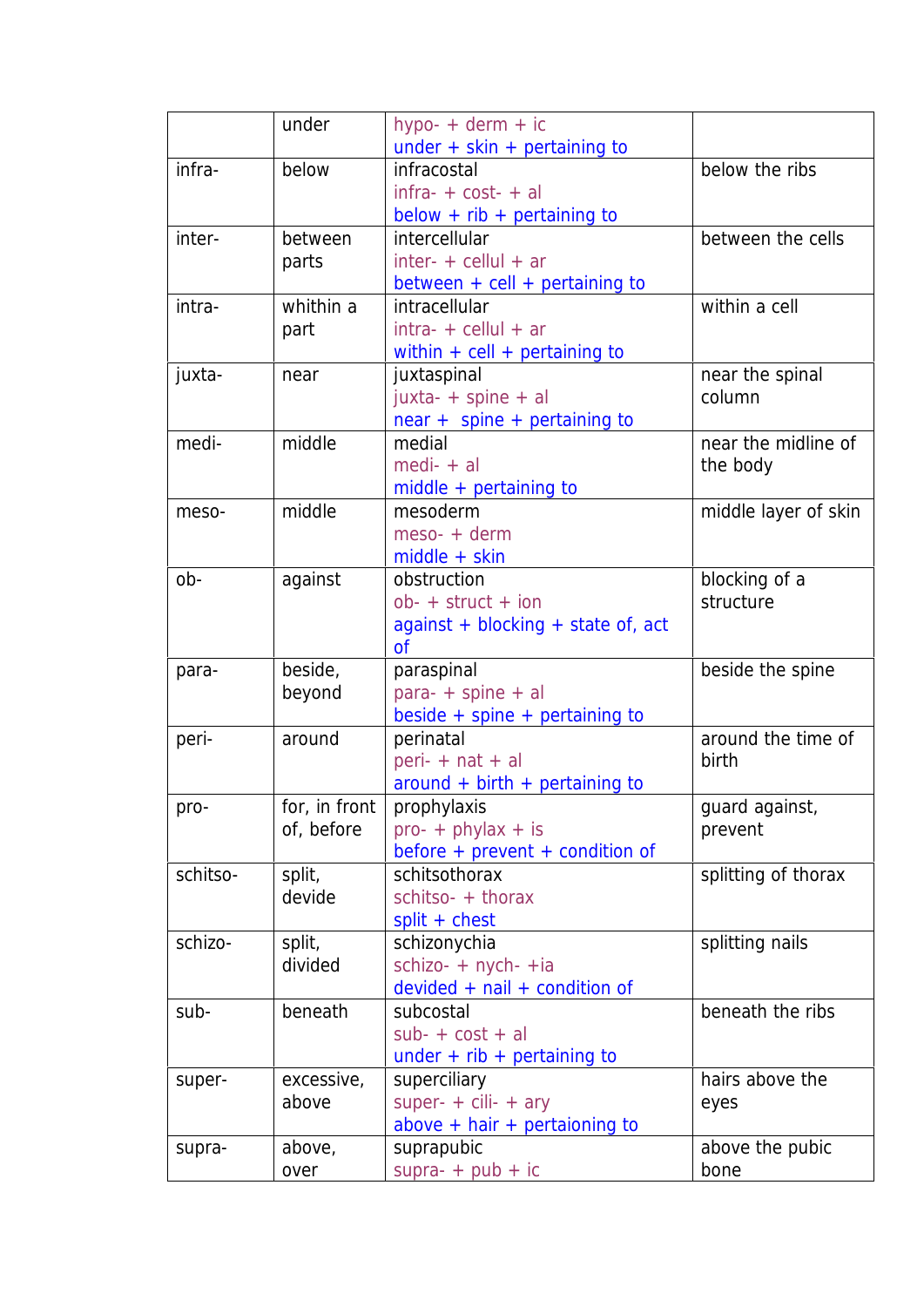|        |                                        | above + pubis + pertaining to                                                                         |                                                      |
|--------|----------------------------------------|-------------------------------------------------------------------------------------------------------|------------------------------------------------------|
| tele-  | distant, far                           | telangiectasia<br>$tel- + angio- + ectas- + ia$<br>$far + vessel + dilation + condition$<br><b>of</b> | dilation of<br>capillaries and<br>terminal arteries  |
| trans- | across,<br>through,<br>over,<br>beyond | transabdominal<br>$atrans + abdomin + al$<br>$across + belly + pertaining to$                         | through the<br>abdominal wall                        |
| ultra- | excessive,<br>extreme                  | ultrasonic<br>$ultra- + son + ic$<br>$excessive + sound + pertaining to$                              | sound waves<br>beyond the<br>audiofrequency<br>range |

| Prefix      | Meaning      | Example                                | <b>Definition</b>  |
|-------------|--------------|----------------------------------------|--------------------|
| a-, an-     | without,     | anemia                                 | absence of blood   |
|             | absent       | $an - + em + ia$                       |                    |
|             |              | not + blood + condition of             |                    |
| allo-       | another,     | allomorphic                            | assuming a         |
|             | different    | allo- $+$ morph $+$ ic                 | different form     |
|             | from         | $differential + shape + pertaining to$ |                    |
| ambly-      | dull         | amblyopia                              | dull vision        |
|             |              | $ambly- + op + ia$                     |                    |
|             |              | $dull + vision + condition of$         |                    |
| andro-      | male         | androgen                               | male sex hormone   |
|             |              | andro- $+$ gen                         |                    |
|             |              | male + production                      |                    |
| $angi(o)$ - | vessel,      | angiospasm                             | contraction of a   |
|             | duct,        | angio- + spasm                         | blood vessel       |
|             | usually a    | $vessel + cramp$                       |                    |
|             | blood        |                                        |                    |
|             | vessel       |                                        |                    |
| ankyl(o)-   | crooked,     | ankylosed                              | fused joint        |
|             | bent,        | $ankylo(s) - + ed$                     |                    |
|             | fused, stiff | fused $+$ P.P. marker                  |                    |
| atel-       | imperfect    | atelectasis                            | imperfect          |
|             |              | $atel+ecta + sis$                      | expansion of lungs |
|             |              | $imperfect + expansion + condition$    |                    |
|             |              | $\sigma$ f                             |                    |
| auto-       | self         | autogenesis                            | starting with      |
|             |              | $auto- + gen + sis$                    | oneself            |
|             |              | self + production + condition of       |                    |
| bacter-     | bacterium    | bacteroid                              | resembling a       |
|             |              | becter- + oid                          | bacterium          |
|             |              | bacterium + like, resembling           |                    |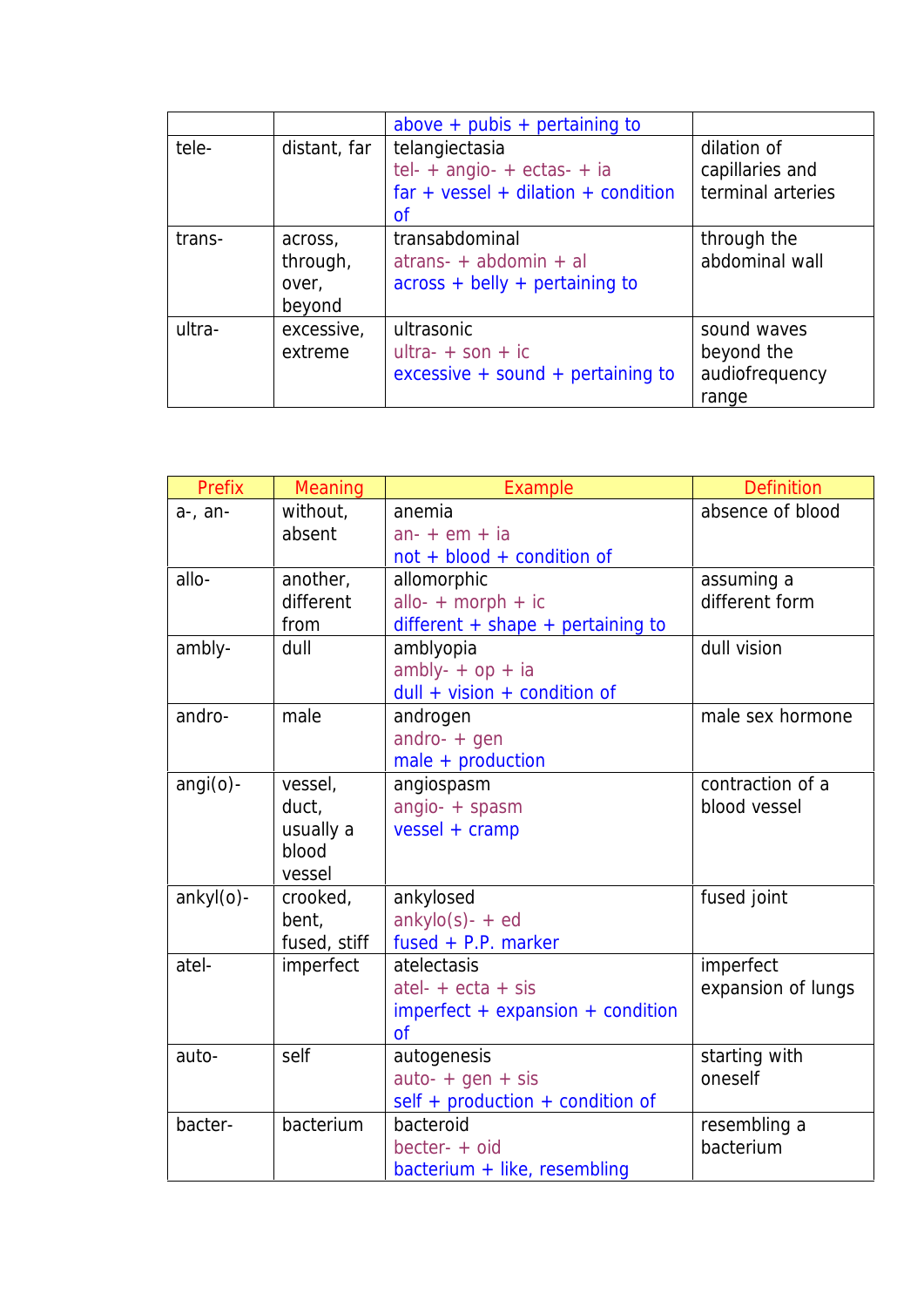| $bi(o)$ -         | life      | biochemistry                      | chemistry of living  |
|-------------------|-----------|-----------------------------------|----------------------|
|                   |           | bio- + chemistry                  | matter               |
|                   |           | life + chemistry                  |                      |
| brady-            | slow      | bradycardia                       | slow heart rate      |
|                   |           | $brady- + card + ia$              |                      |
|                   |           | $slow + heart + condition of$     |                      |
| caco-             | bad, ill  | cacogeusia                        | bad taste            |
|                   |           | $caco- + geus + ia$               |                      |
|                   |           | $bad + taste + condition of$      |                      |
| $co-, con-,$      | with,     | congenital                        | form with            |
| com-              | together  | $con- +$ genit + al               |                      |
|                   |           | with $+$ birth $+$ pertaining to  |                      |
| $\text{cry}(o)$ - | cold      | cryosurgery                       | destruction of       |
|                   |           | cryo- + surgery                   | tissue by            |
|                   |           | $cold + operation$                | application of cold  |
| $crypt(o)$ -      | hidden    | cryptorchidism                    | undescended          |
|                   |           | $crypt + orchid + ism$            | testicle             |
|                   |           | hidden + testis + condition of    |                      |
| dys-              | difficult | dysmenorrhea                      | difficult menses     |
|                   |           | $dys - +$ meno + rrhea            |                      |
|                   |           | difficult + menses + discharge    |                      |
| eu-               | good,     | euthanasia                        | good death           |
|                   | normal    | $eu + thanas + ia$                |                      |
|                   |           | easy, good + death + condition of |                      |
| eury-             | broad,    | eurycephalic                      | flat head            |
|                   | wide      | $eury- + cephal + ic$             |                      |
|                   |           | wide + head + pertaining to       |                      |
| glyco-            | sugar,    | glycolysis                        | breakdown of sugar   |
|                   | sweet     | $glyCO- + lys + sis$              |                      |
|                   |           | $glucose + breakdown + act$ of    |                      |
| gluco-            | sugar     | glucose                           | glucose              |
|                   |           | $q$ lykys + ose                   |                      |
|                   |           | $sweet + sugar$                   |                      |
| gyn-              | female    | gynecology                        | study of the female  |
|                   |           | gyneco- + logy                    |                      |
|                   |           | female + study                    |                      |
| gyneco-           | female    | gynecologist                      | specialist in the    |
|                   |           | $gyneco- + logy + ist$            | study of the female  |
|                   |           | female + study + doer, specialist |                      |
| haplo-            | single,   | haploderma                        | simple skin          |
|                   | simple    | haplo- $+$ derm $+$ a             | inflammation         |
|                   |           | $simple + skin + condition of$    |                      |
| hetero-           | other,    | heterosexual                      | other sex            |
|                   | different | hetero- + $sex(u) + al$           |                      |
|                   |           | other $+$ sex $+$ pertaining to   |                      |
| homeo-            | unchanged | homeostasis                       | state of equilibrium |
|                   |           | homeo- $+$ state $+$ sis          |                      |
|                   |           |                                   |                      |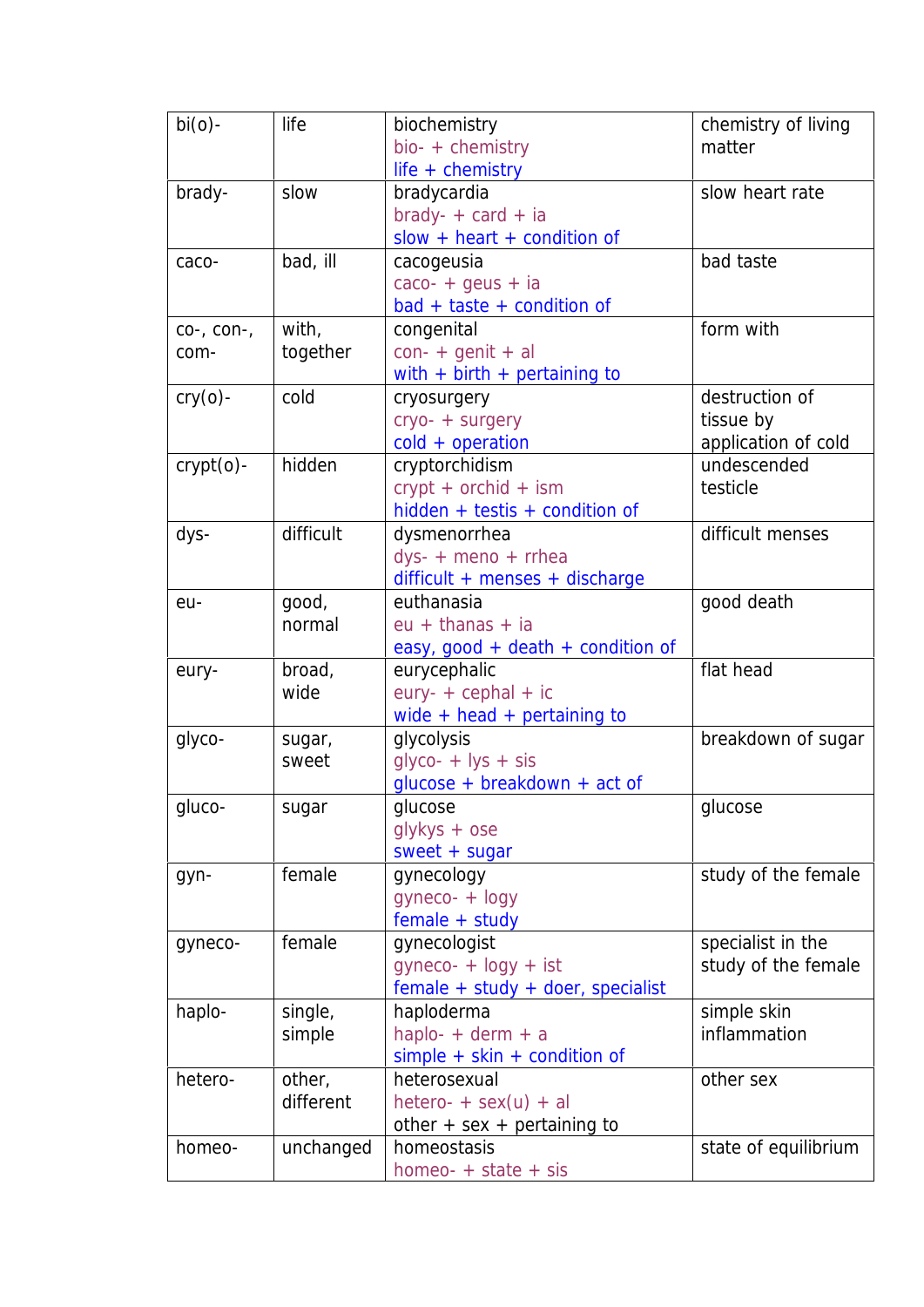|             |             | balance + state + condition of       |                        |
|-------------|-------------|--------------------------------------|------------------------|
| homo-       | same        | homosexual                           | same sex               |
|             |             | homo- + $sex(u) + al$                |                        |
|             |             | same $+$ sex $+$ pertaining to       |                        |
| hydra-      | water       | hydrocele                            | watery hernia          |
|             |             | hydro- + cele                        |                        |
|             |             | water $+$ cyst                       |                        |
| hydro-      | water       | hydrophobia                          | disease with           |
|             |             | hydro- + phob + ia                   | difficulty in drinking |
|             |             | water + fear + condition of          | water                  |
| idio-       | peculiar to | idiopathic                           | disease with no        |
|             | the         | $idio- + path + ic$                  | apparent external      |
|             | individual, | individual + disease + pertaining    | cause                  |
|             | distinct    | to                                   |                        |
| iso-        | equal,      | isopia                               | equal vision in both   |
|             | same        |                                      |                        |
|             |             | $iso+op+ia$                          | eyes                   |
| mal-        |             | equal + vision + condition of        |                        |
|             | bad         | malabsorption                        | impaired absorption    |
|             |             | $mal + absorb + tion$                |                        |
|             |             | $bad + attract + act of$             |                        |
| neo-        | new,        | neonatal                             | newborn                |
|             | strange     | $neo- + nat + al$                    |                        |
|             |             | $new + birth + pertaining to$        |                        |
| non-        | not         | noninfectious                        | not able to spread     |
|             |             | $non+ in + feet + ious$              |                        |
|             |             | $not + in + pollution + relating to$ |                        |
| normo-      | normal      | normovolemia                         | normal blood           |
|             |             | normo- + $vol + em + ia$             | volume                 |
|             |             | normal + volume + blood + state      |                        |
| ortho-      | straight    | orthodontic                          | straight teeth         |
|             |             | ortho- $+$ dont $+$ ic               |                        |
|             |             | straight + tooth + pertaining to     |                        |
| оху-        | sharp,      | oxytocia                             | rapid labor            |
|             | acute       | $0xy - +$ toc + ia                   |                        |
|             |             | rapid + labor + condition of         |                        |
| pachy-      | thick       | pachycheilia, pachyderma             | thick lips,            |
|             |             | pachy- $+$ cheil $+$ ia              | thickening skin        |
|             |             | thick + $lip$ + condition of         |                        |
|             |             | pachy- $+$ derm $+$ a                |                        |
|             |             | thick + skin + condition             |                        |
| paleo-      | old         | paleopathology                       | study of ancient       |
|             |             | paleo- + $path(o)$ + logy            | bodies                 |
|             |             |                                      |                        |
|             |             | old + disease + study of             |                        |
| $path(o)$ - | disease,    | pathogenic                           | capable of             |
|             | suffering   | $path(o) + gen + ic$                 | producing disease      |
|             |             | $disease + production + pertaining$  |                        |
|             |             | to                                   |                        |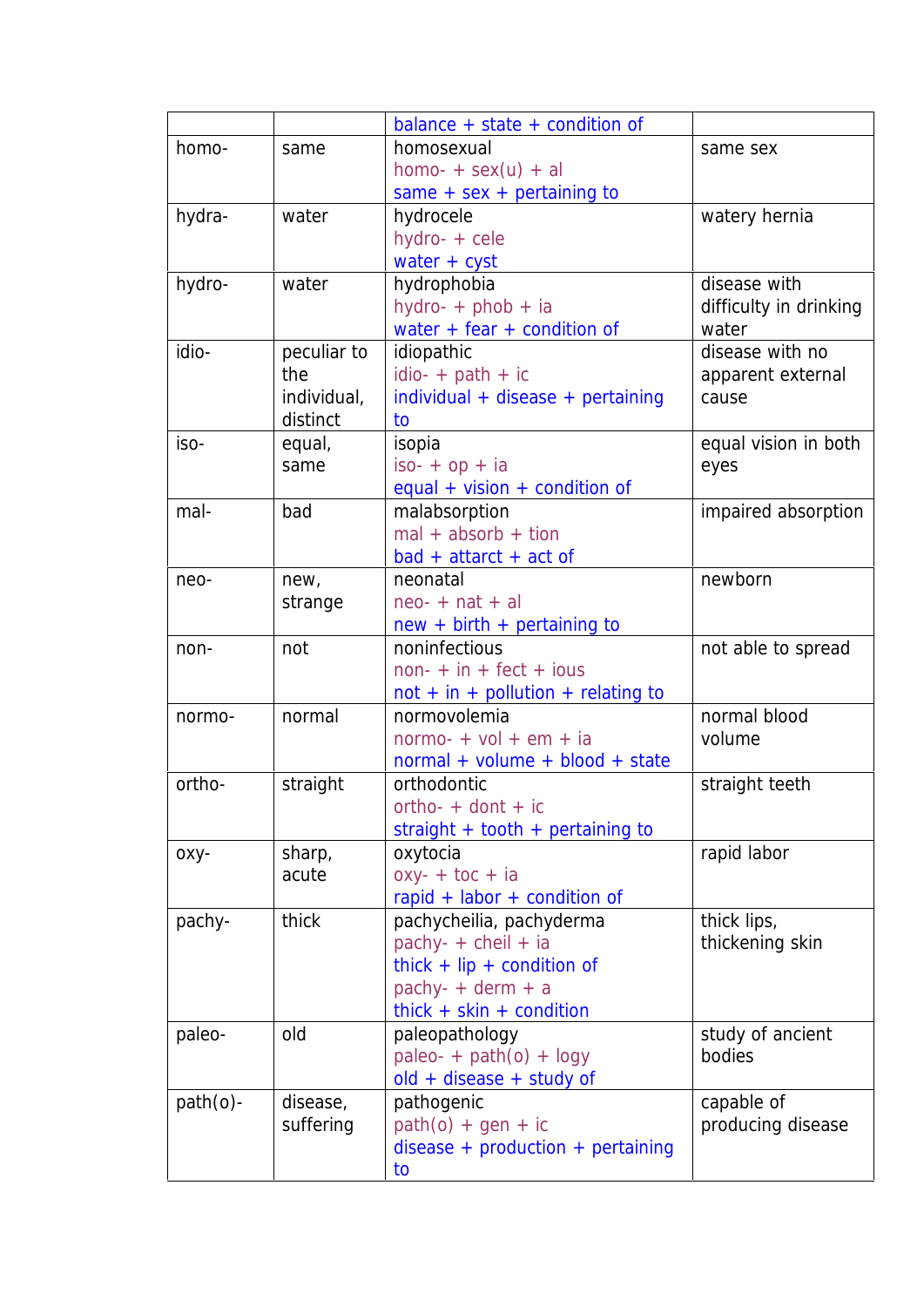| phage(o)-   | eat,           | phagocyte                       | cell that can ingest |
|-------------|----------------|---------------------------------|----------------------|
|             | consume        | phago- + cyte                   |                      |
|             |                | $eat + cell$                    |                      |
| platy-      | broad,         | platypellic, platycephalic      | wide hips, flat      |
|             | wide           | $play- + pell + ic$             | cranial vault        |
|             |                | wide + $hip + pertaining to$    |                      |
|             |                | $ploty + cephal + ic$           |                      |
|             |                | wide $+$ head $+$ pertaining to |                      |
| $plic(0)$ - | fold           | plication                       | a folding            |
|             |                | $plicate + tion$                |                      |
|             |                | $fold + act of$ , state of      |                      |
| poikilo-    | varied         | poikilocyte                     | irregularly-shaped   |
|             |                | poikilo- + cyte                 | blood cell           |
|             |                | varied $+$ cell                 |                      |
| pseudo-     | false          | pseudocyst                      | false cyst           |
|             |                | pseudo- + cyst                  |                      |
|             |                | $false + bag$ of water          |                      |
| sclero-     | hard           | sclerosis                       | hardening of tissue  |
|             |                | $sclero- + sis$                 |                      |
|             |                | hard + condition of             |                      |
| steno-      | contracted,    | stenosis                        | condition of being   |
|             | narrow         | steno- $+$ sis                  | narrowed             |
|             |                | $narrow + condition of$         |                      |
| stereo-     | solid, firmly- | stereotype                      | firmly established   |
|             | established,   | stereo- $+$ type                | attitude             |
|             | three-         | $firmly-established + kind$     |                      |
|             | dimensional    |                                 |                      |
| tachy-      | fast           | tachycardia                     | fast heart           |
|             |                | $tachy- + card + ia$            |                      |
|             |                | $fast + heart + condition of$   |                      |
| terato-     | malformed,     | teratoid                        | resembling a         |
|             | monster        | $terato- + oid$                 | monster              |
|             |                | monster + resembling            |                      |
| therap-     | treatment      | therapeutic                     | having a healing     |
|             |                | therapeut $+$ ic                | effect               |
|             |                | cure + pertaining to            |                      |
| thermo-     | heat,          | thermometer                     | a device to          |
|             | warmth         | $thermo- + meter$               | measure heat         |
|             |                | heat + measure                  |                      |
| toxic-      | poison         | toxicosis                       | disease caused by a  |
|             |                | $\text{toxic}(o)$ - + sis       | poison               |
|             |                | poison + condition of           |                      |
| trachy-     | rough          | trachyphonia                    | rough voice          |
|             |                | trachy- + phon + ia             |                      |
|             |                | rough + voice + condition of    |                      |
| xero-       | dry            | xerocheilia                     | dry lips             |
|             |                | xero- + cheil + ia              |                      |
|             |                | $dry + lip + condition of$      |                      |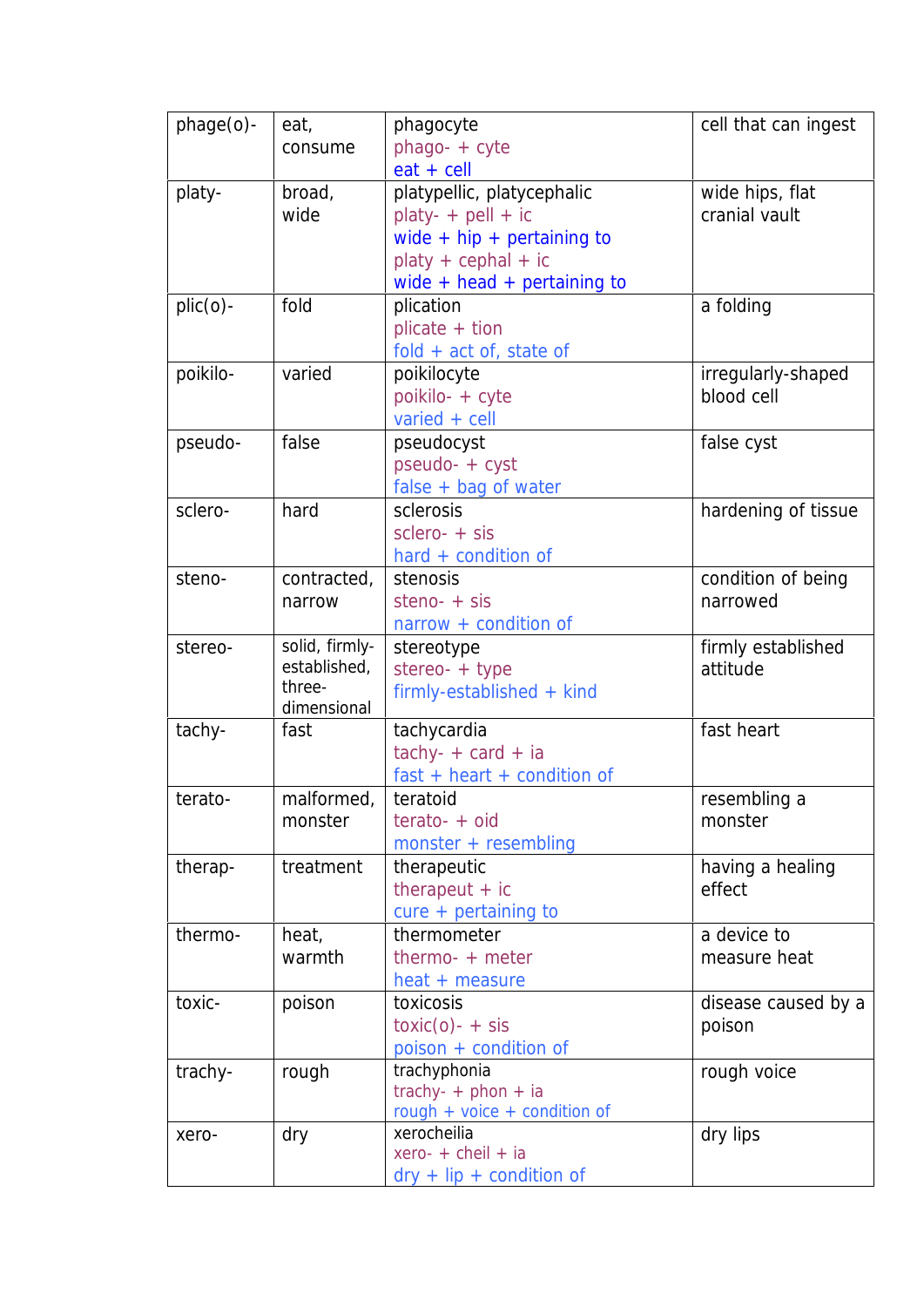Table 2-4: Set 4: Prefixes describing direction

| Prefix      | Meaning     | Example                                 | <b>Definition</b>   |
|-------------|-------------|-----------------------------------------|---------------------|
| ab-         | away from   | abduct                                  | move away from      |
|             |             | $ab - + duct$                           |                     |
|             |             | away from $+$ move, go                  |                     |
| ad-         | to, toward  | adduct                                  | move toward         |
|             |             | $ad - + duct$                           |                     |
|             |             | $toward + move, go$                     |                     |
| $clin(o)$ - | slope       | clinocephaly                            | sloping or flatness |
|             | forward or  | $clino- + cephal + y$                   | of the top of the   |
|             | slope away  | slope + head + condition of             | head                |
|             | from        |                                         |                     |
| de-         | away, not,  | dehydrate                               | take water away     |
|             | down        | $de- + hydr + ate$                      | from                |
|             |             | $away + water + act$                    |                     |
| dextro-     | right       | dextrogastria                           | stomach on the      |
|             |             | dextro- + gastr + ia                    | right side of the   |
|             |             | right + stomach + condition of          | body                |
| dia-        | apart,      | diastasis                               | a separation of the |
|             | separate    | $dia + sta + sis$                       | normal joined parts |
|             |             | through, separate $+$ state $+$         |                     |
|             |             | condition of                            |                     |
| $e-$        | out         | enucleate                               | remove from         |
|             |             | $e$ + nucleus + ate                     |                     |
|             |             | $out + kernel + act$ of                 |                     |
| ex-         | away from,  | exhale                                  | breathe out         |
|             | out,        | $ex-+hale$                              |                     |
|             | completely  | $out + breathe$                         |                     |
| $in-, im-$  | in, inside, | immerse,                                | dip into, forcing   |
|             | within, not | $im-+$ merse                            | into                |
|             |             | $in + dip$                              |                     |
|             |             | injection                               |                     |
|             |             | $in-+$ ject + ion                       |                     |
|             |             | $in +$ force, drive $+$ state or act of |                     |
| $ir -$      | against,    | irradiate                               | emit rays into      |
|             | into,       | $ir - +$ radi + ate                     |                     |
|             | toward      | $into + radio + act of$                 |                     |
| levo-       | left        | levoduction                             | movement to the     |
|             |             | $levo- + duct + ion$                    | left                |
|             |             | $left + move + act$ of                  |                     |
| opisth-     | backward    | opisthonathism                          | receding lower jaw  |
|             |             | opistho- $+$ nath $+$ ism               |                     |
|             |             | backward + jaw + condition of           |                     |
| pro-,       | forward,    | proptosis                               | forward-bulging     |
|             |             |                                         |                     |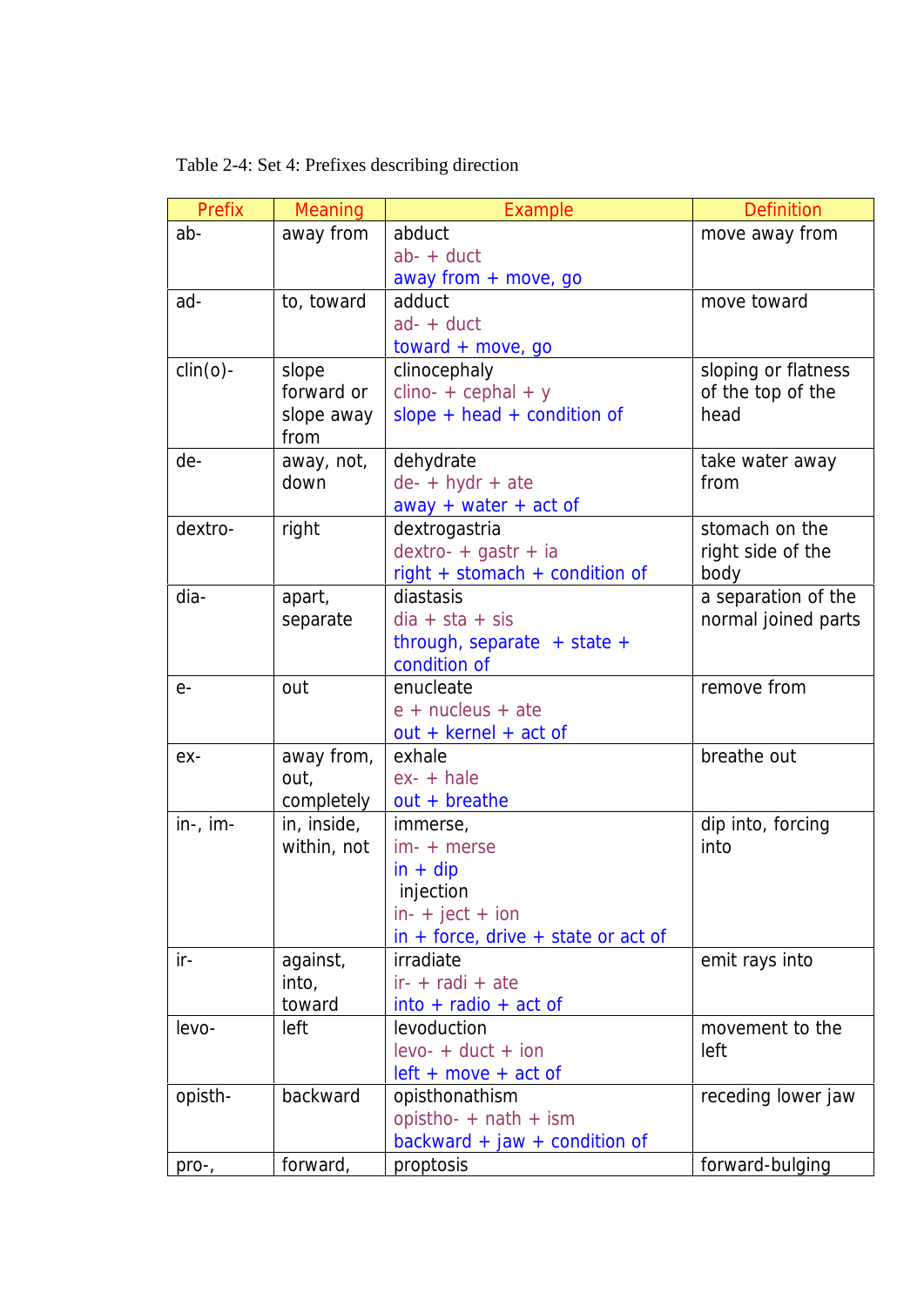| proso-    | anterior   | $\text{pro}(\text{pto}) + \text{sis}$ |                    |
|-----------|------------|---------------------------------------|--------------------|
|           |            | forward + condition of                |                    |
| re-       | back again | reflex                                | bend back          |
|           |            | $re- + flex$                          |                    |
|           |            | $again + bend$                        |                    |
| retro-    | behind,    | retrograde                            | going backward     |
|           | backward   | $retro- + grade$                      |                    |
|           |            | $backward + go$                       |                    |
| sinistro- | left       | sinistrocular                         | stronger vision in |
|           |            | $sinistro- + ocul + ar$               | the left eye       |
|           |            | $left + eye + pertaining to$          |                    |

| Prefix    | Meaning    | Example                           | <b>Definition</b>       |
|-----------|------------|-----------------------------------|-------------------------|
| ambi-,    | both       | ambidextrous                      | using both hands        |
| amphi-    |            | $ambi + dextr - +ous$             | living on both land     |
|           |            | $both + right + pertaining to$    | and sea                 |
|           |            | amphibious                        |                         |
|           |            | $amphi + bi + ous$                |                         |
|           |            | $both + life + pertaining to$     |                         |
| bi-       | two        | bifurcation                       | two branches            |
|           |            | $bi$ - + furc + at + ion          |                         |
|           |            | $two + branch + act of + act of$  |                         |
| centi-    | 100        | centimeter                        | $1/100$ meter           |
|           |            | centi- + meter                    |                         |
|           |            | hundred + measure, meter          |                         |
| deca-     | 10         | decaliter                         | 10 liters               |
|           |            | $deca-$ + liter                   |                         |
|           |            | $ten + liter$                     |                         |
| deci-     | 1/10       | deciliter                         | $1/10$ liter            |
|           |            | $deci+ liter$                     |                         |
|           |            | one-tenth $+$ liter               |                         |
| demi-     | one-half   | demibain                          | half a bath (sitz bath) |
|           |            | $demi - + bain$                   |                         |
|           |            | $half + bath$                     |                         |
| di-, dis- | twice,     | dioxide                           | two oxygen              |
|           | doubly     | $di - +$ oxide                    | molecules               |
|           |            | $two + oxygen$                    |                         |
| diplo-    | double     | diplopia                          | double vision           |
|           |            | $diplo-+op+ia$                    |                         |
|           |            | $double + vision + condition of$  |                         |
| hemi-     | one-half   | hemiplegia                        | half-paralyzed state    |
|           |            | $hemi$ - + $pleg$ + ia            |                         |
|           |            | $half + paralysis + condition of$ |                         |
| holo-     | whole, all | holography                        | three-dimensional       |
|           |            | $holo-+graph+y$                   | picture                 |
|           |            | whole + write + act of            |                         |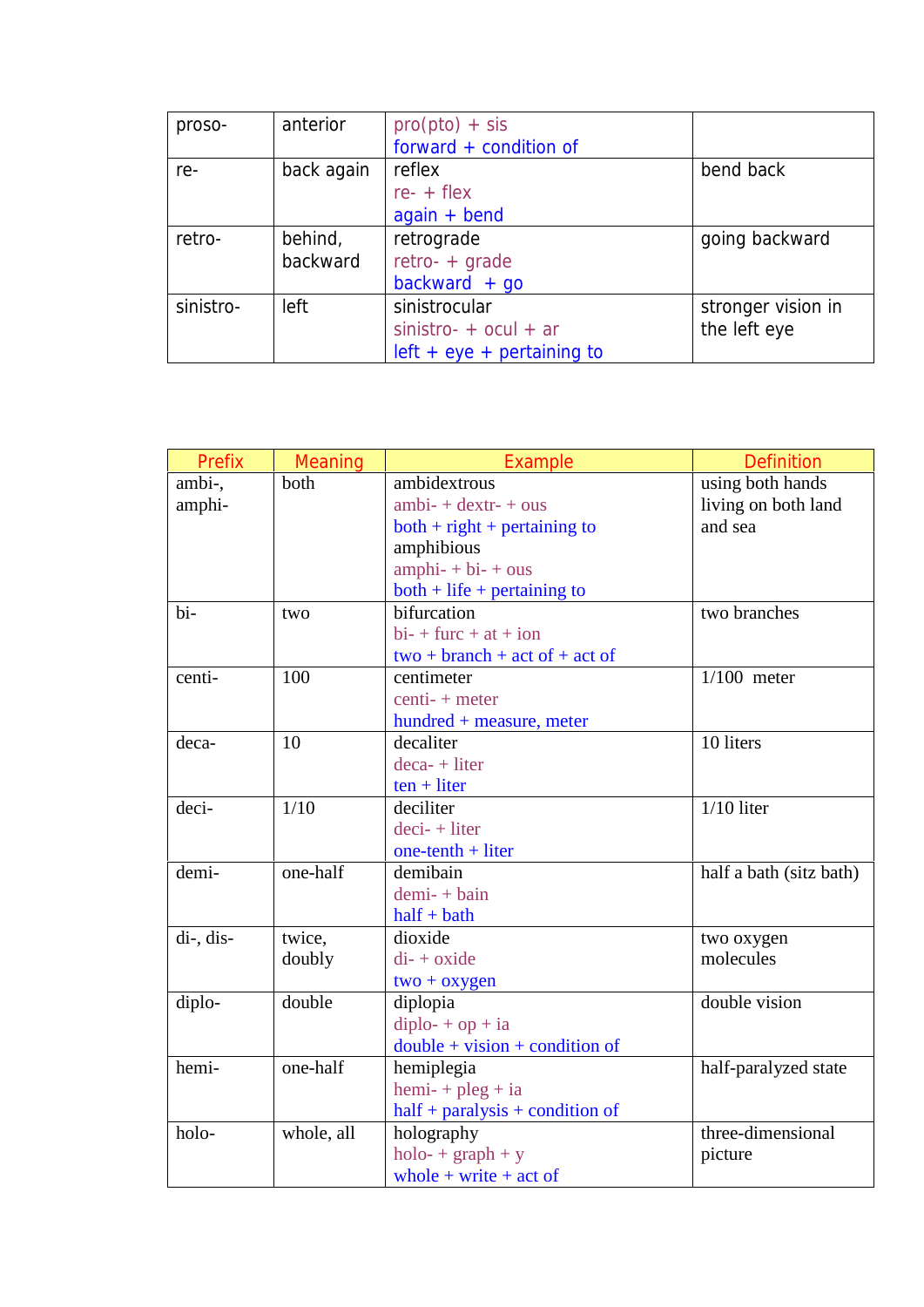| milli-      | 1000       | millimeter                             | $1/1000$ meter        |
|-------------|------------|----------------------------------------|-----------------------|
|             |            | $milli-+meter$                         |                       |
|             |            | one thousand + meter                   |                       |
| mono-       | one        | mononuclear                            | one nucleus           |
|             |            | $mono$ + $nucleus$ + $ar$              |                       |
|             |            | one + $nucleus + pertaining to$        |                       |
| multi-      | many       | multigravida                           | many pregnancies      |
|             |            | multi- + $gravid + a$                  |                       |
|             |            | $many + pregnant + condition of$       |                       |
| $null(i)$ - | none       | nullipara                              | woman with no         |
|             |            | $nulli - + para$                       | children              |
|             |            | $zero + labor$                         |                       |
| pan-        | all        | panphobia                              | fear of everything    |
|             |            | $pan + phob + ia$                      |                       |
|             |            | $all + fear + condition of$            |                       |
| pleo-       | many, more | pleomorphic                            | having many shapes    |
|             |            | $pleo-+morph + ic$                     |                       |
|             |            | $many + shape + pertaining to$         |                       |
| $plur(i)$ - | many, more | pluriglandular                         | several glands        |
|             |            | pluri- + gland + $ul$ + $ar$           |                       |
|             |            | $many + gland + small + pertaining to$ |                       |
| poly-       | many       | polycystic                             | many cysts            |
|             |            | $poly- + cyst + ic$                    |                       |
|             |            | $many + cyst + pertaining to$          |                       |
| quadr(i)-   | four       | quadriplegia                           | having four           |
|             |            | quadri- $+$ pleg $+$ ia                | extremities paralyzed |
|             |            | $four + paralysis + condition of$      |                       |
| semi-       | one-half   | semicircular                           | half-circle           |
|             |            | $semi + circus + ar$                   |                       |
|             |            | $half + circle + pertaining to$        |                       |
| tetra-      | four       | tetrabrachus                           | having four arms      |
|             |            | $tetra- + brachus$                     |                       |
|             |            | $four + arm$                           |                       |
| tri-        | three      | triplets                               | three offsprings at   |
|             |            | $tri- + plet + s$                      | one birth             |
|             |            | three $+$ offspring $+$ plural marker  |                       |
| uni-        | one        | unilateral                             | one-sided             |
|             |            | $uni + later + al$                     |                       |
|             |            | one $+$ side $+$ pertaining to         |                       |
|             |            |                                        |                       |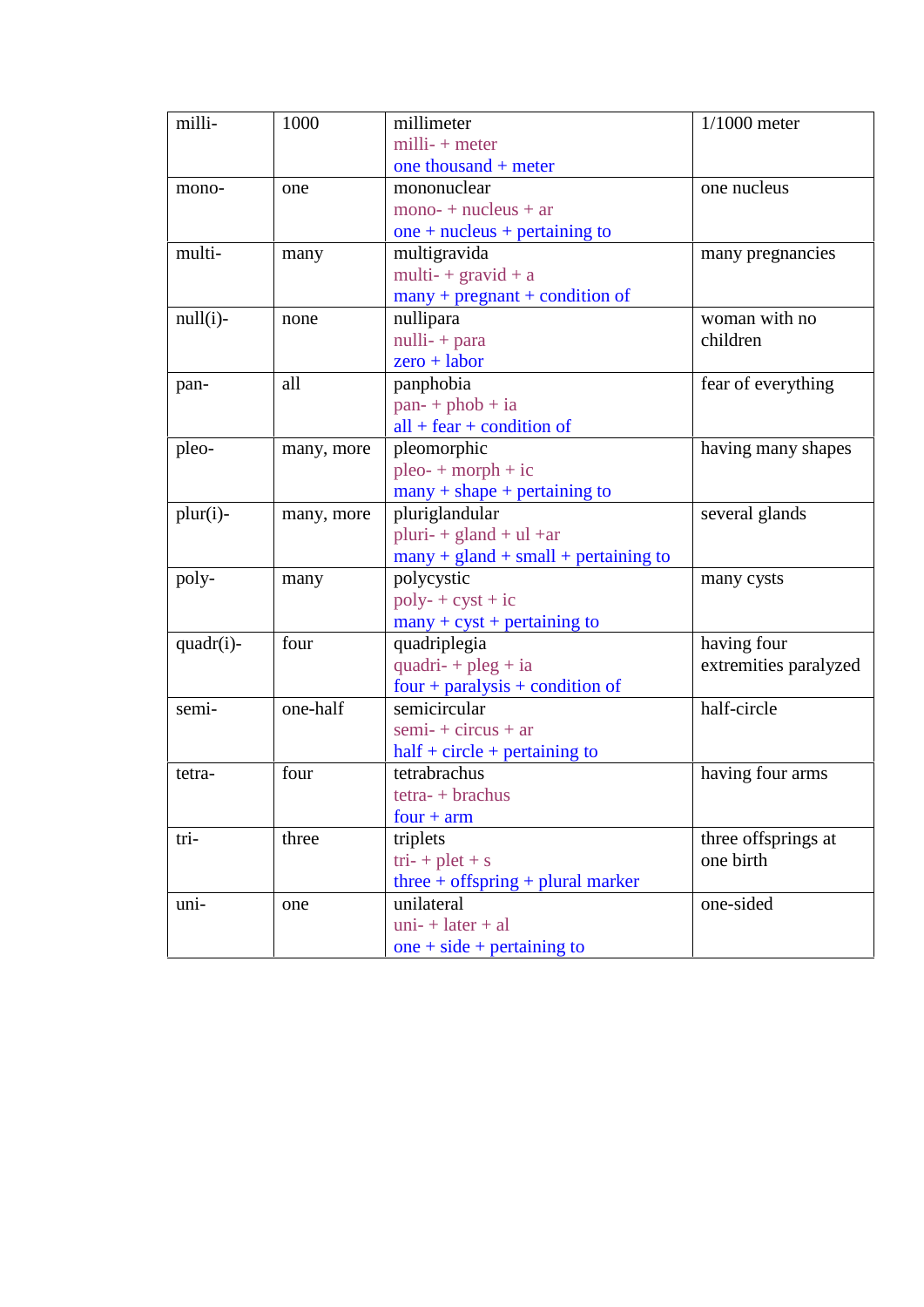Table 2-6 Set 6: Prefixes related to size and amount

| Prefix      | Meaning        | Example                                     | <b>Definition</b>       |
|-------------|----------------|---------------------------------------------|-------------------------|
| aniso-      | unequal        | anisocystosis                               | inequality in cell size |
|             |                | $aniso$ + $cyst(o)$ +sis                    |                         |
|             |                | $unequal + bag + condition of$              |                         |
| brachy-     | short          | brachycephalic                              | short head              |
|             |                | $brachy- + cephal + ic$                     |                         |
|             |                | short + head + pertaining to                |                         |
| brevi-      | short, slow    | brevicollis                                 | shortness of the neck   |
|             |                | $\text{brevi-} + \text{col}(l) + \text{is}$ |                         |
|             |                | short + $neck$ + condition of               |                         |
| lepto-      | small,         | leptophonia                                 | weak voice              |
|             | slender, soft  | $lepto - + p \text{hon} + ia$               |                         |
|             |                | weak + voice + condition of                 |                         |
| macro-,     | large          | macrorhinia                                 | large nose              |
| mega-       |                | $macro- + rhin + ia$                        | large colon             |
|             |                | $large + nose + condition of$               |                         |
|             |                | megacolon                                   |                         |
|             |                | $mega + colon$                              |                         |
|             |                | $large + colon$                             |                         |
| micro-      | small          | microtia                                    | small ears              |
|             |                | $micro + ot + ia$                           |                         |
|             |                | $small + ear + condition of$                |                         |
| mio-        | less, smaller  | miosis                                      | smallness of the pupil  |
|             |                | mio- $(G. meiosis) + sis$                   |                         |
|             |                | $smaller + condition of$                    |                         |
| $olig(o)$ - | little, small, | oliguria                                    | small amount of urine   |
|             | scanty,        | $olig- + ur + ia$                           |                         |
|             | deficient      | little + $urine$ + condition of             |                         |
| per-        | excessive,     | peracute                                    | very acute              |
|             | through, by    | $per- + acute$                              | pierce through          |
|             | means of       | $excessive + sharp$                         |                         |
|             |                | perforate                                   |                         |
|             |                | $per + for +$                               |                         |
|             |                | $through + piece + act of$                  |                         |